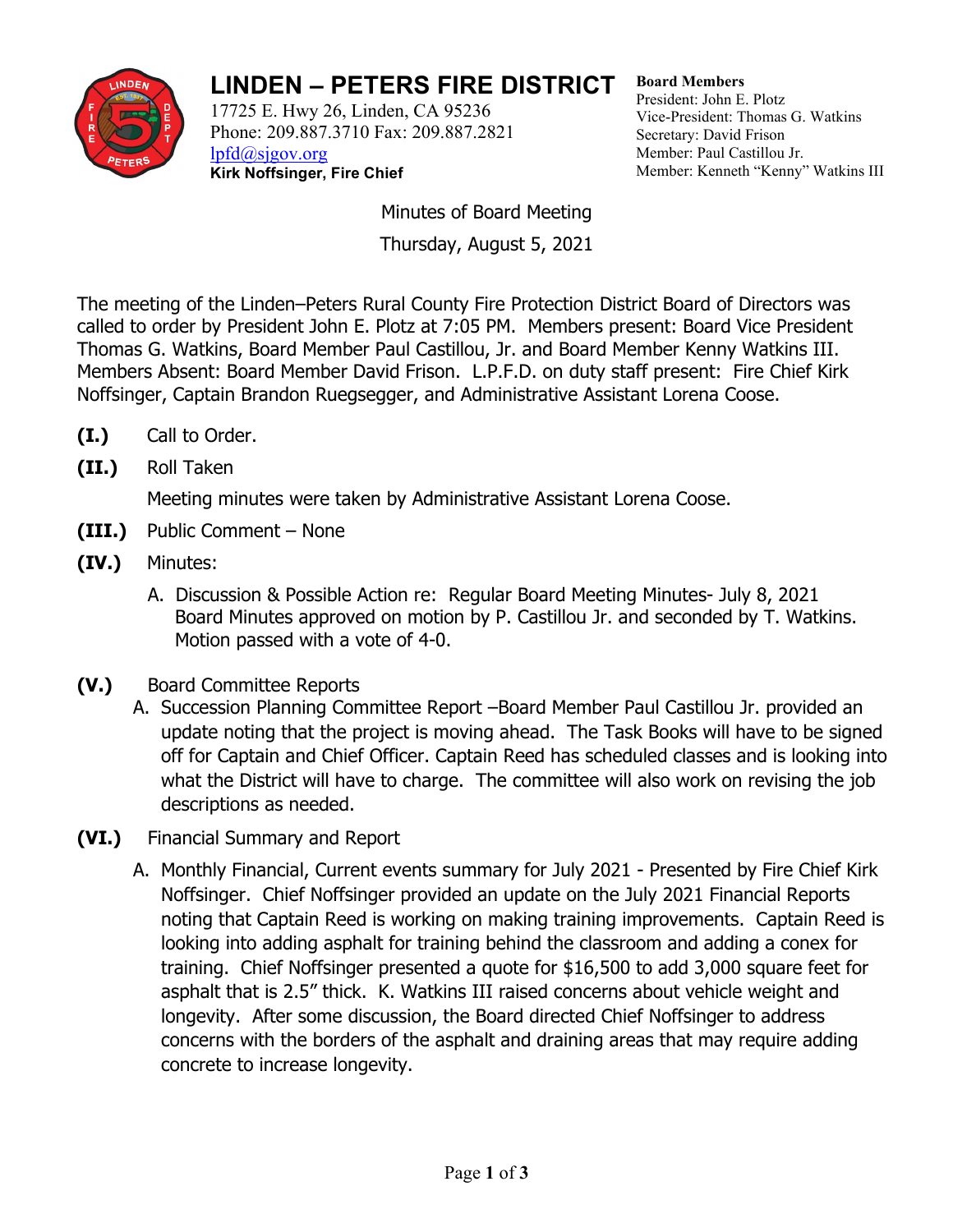- **(VII.)** Consent Agenda:
	- A. Discussion & Possible Action re: Approval of the July 2021 Monthly Financial Report and expenditures. A motion to approve the financial report was made by P. Castillou Jr. seconded by K. Watkins III. Motion passed with a vote of 4-0.
- **(VIII.)** Current Events Summaries, Reports, and/or Correspondence:

Current Events for the Linden-Peters Fire District was presented by Fire Chief Kirk Noffsinger.

A. Departmental Report-Fire Chief Kirk Noffsinger: Chief Noffsinger provided an update on the events and meetings held for the month of July 2021. Chief Noffsinger noted that he had attended several meetings and addressed the information provided in the San Joaquin County Grand Jury Report. Chief Noffsinger noted that staff is currently on a Strike Team at the Dixie Fire. There has been a 14-day rotation and the Chief anticipates another rotation before the Type III is released. Captain Brandon Ruegsegger provided the shift reports, training, fire prevention, and volunteer association report. Chief Noffsinger is hosting a regional grant for radios and has plans to submit a grant for the water tender.

The Chief asked the Board to clarify an MOU issue regarding pay and cancelled vacation when reporting to cover the Station. After some discussion, the Board directed that staff would be paid overtime for disrupted vacation time on the first Shift of scheduled vacation, the following Shifts would be considered cancelled and credited to the employee's vacation bank.

- B. Union Report None
- **(IX.)** New Business
	- A. Discussion & Possible Action re: Accept the MacLeod Watts Other Post-Employment Benefits (OPEB) Actuarial Valuation and GASB 75 for FYE June 30, 2020 A motion to accept the MacLeod Watts OPEB Actuarial Valuation and GASB 75 for FYE June 30, 2020 as presented was made by T. Watkins and seconded by P. Castillou Jr. The motion passed with a vote of 4-0.
- **(X.)** Unfinished Business
	- A. Discussion & Possible Action re: Replace Water Tender 52 Chief Noffsinger noted that he received a plan for the Water Tender; however, it needs to be updated due to a length adjustment.
	- B. Discussion & Possible Action re: Station Improvement Project Chief Noffsinger noted that maintenance on the downstairs bathroom has started and is moving along.
- **(XI.)** Board Questions and Comments None
- **(XII.)** Closed Session None